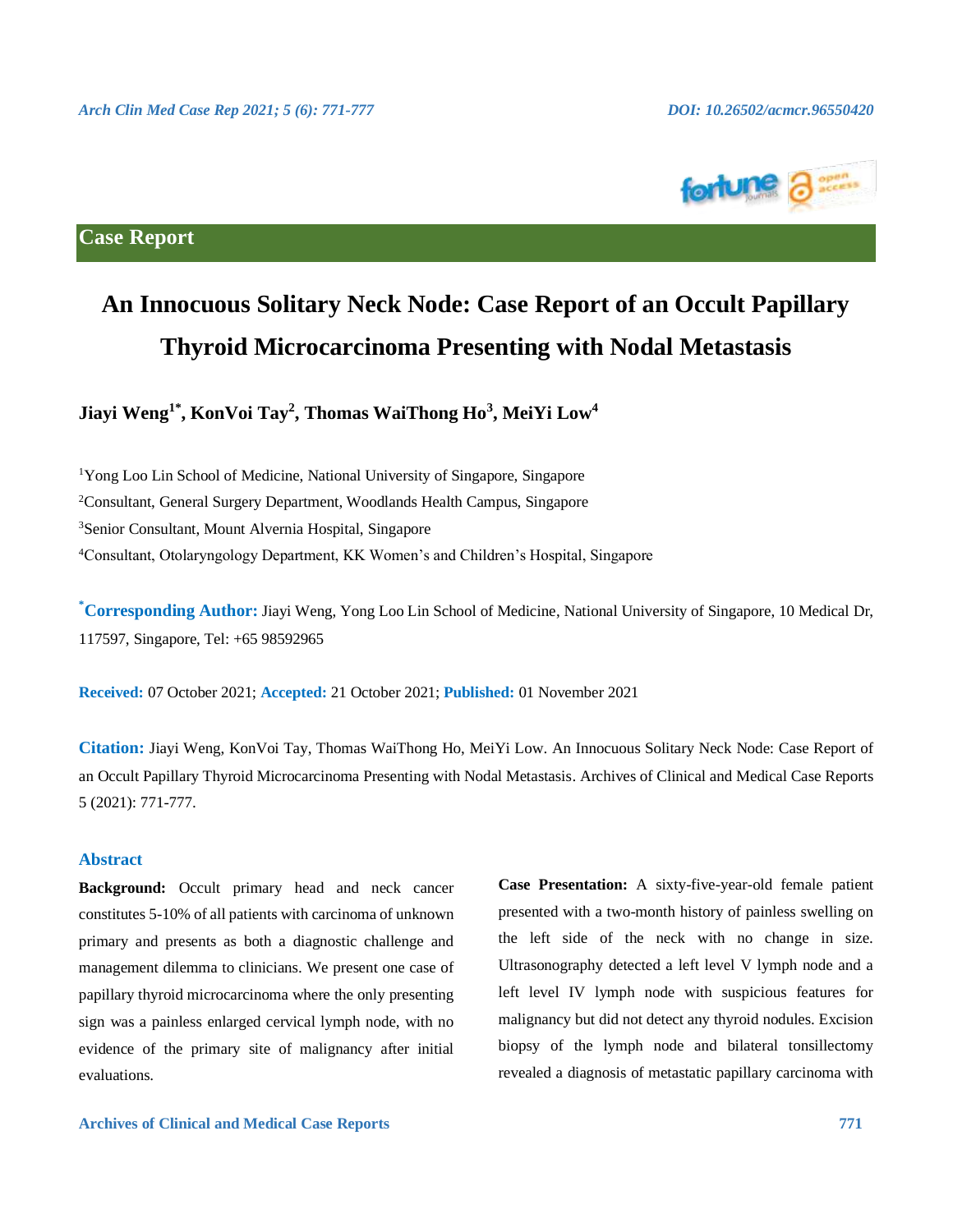a primary from the thyroid. A repeat focused ultrasonography of the thyroid revealed two nodules. Total thyroidectomy and selective left neck dissection (levels II-VI) were performed. The final diagnosis was multifocal papillary thyroid carcinoma with metastasis to seven out of twenty-four lymph nodes excised. The TMN stage was pT1aN1bM0. The patient was discharged on postoperative day three uneventfully. Adjuvant radioactive iodine was planned for the patient at a dose of 100 mCi at one month postoperatively.

**Conclusion:** Occult primary PTMC presenting as isolated cervical lymphadenopathy and diagnosed only on histology is a rare entity. When initial clinical and radiological evaluations reveal no thyroid abnormalities, FNAC and excision of lymph nodes are useful steps in establishing the diagnosis and primary site of the tumour. Total thyroidectomy with a therapeutic neck dissection is the appropriate next step in treatment for these patients. With postoperative radioactive iodine ablation and life-long suppressive thyroxine, the outcome is usually favourable for PTMC without high-risk characteristics.

**Keywords:** Occult papillary thyroid microcarcinoma; Solitary neck node

**Abbreviations:** MRI- Magnetic resonance imaging; PET-Positron emission tomography; FNAC- Fine needle aspiration cytology; SCC- squamous cell carcinoma; CTcomputed tomography; U/S- ultrasound; PTC- Papillary thyroid carcinoma; PTMC- Papillary thyroid microcarcinoma.

### **1. Background**

Occult primary head and neck cancer refers to metastatic carcinoma in a cervical lymph node without an identifiable primary site after appropriate investigations. This constitutes 5-10% of all patients with carcinoma of unknown primary and presents as both a diagnostic challenge and management dilemma to clinicians [1]. We present one case of papillary thyroid microcarcinoma where the only presenting sign was a painless enlarged cervical lymph node, with no evidence of the primary site of malignancy after initial evaluation. Metastatic papillary microcarcinoma with thyroid origin was only confirmed after total thyroidectomy with ipsilateral cervical node clearance.

### **2. Case Presentation**

A sixty-five-year-old female patient presented with a twomonth history of painless swelling on the left side of the neck with no change in size. A non-tender, mobile lymph node measuring approximately 1.5cm was noted at the left posterior cervical region. There were no apparent inflammatory or infectious causes, and constitutional symptoms. Ultrasonography detected a left level V lymph node measuring 12.6mm and a left level IV lymph node measuring 11.5mm with suspicious features for malignancy (Figure 1). The thyroid gland was normal in size with no suspicious nodule on ultrasound. Flexible nasendoscopy showed no abnormal findings. Magnetic resonance imaging (MRI) of the neck detected a bulky left tonsil in addition to the two abnormal lymph nodes. A positron emission tomography (PET) scan reported uptake only in the two cervical nodes. Fine needle aspiration cytology (FNAC) of the larger node revealed atypical cells suspicious for squamous cell carcinoma (SCC).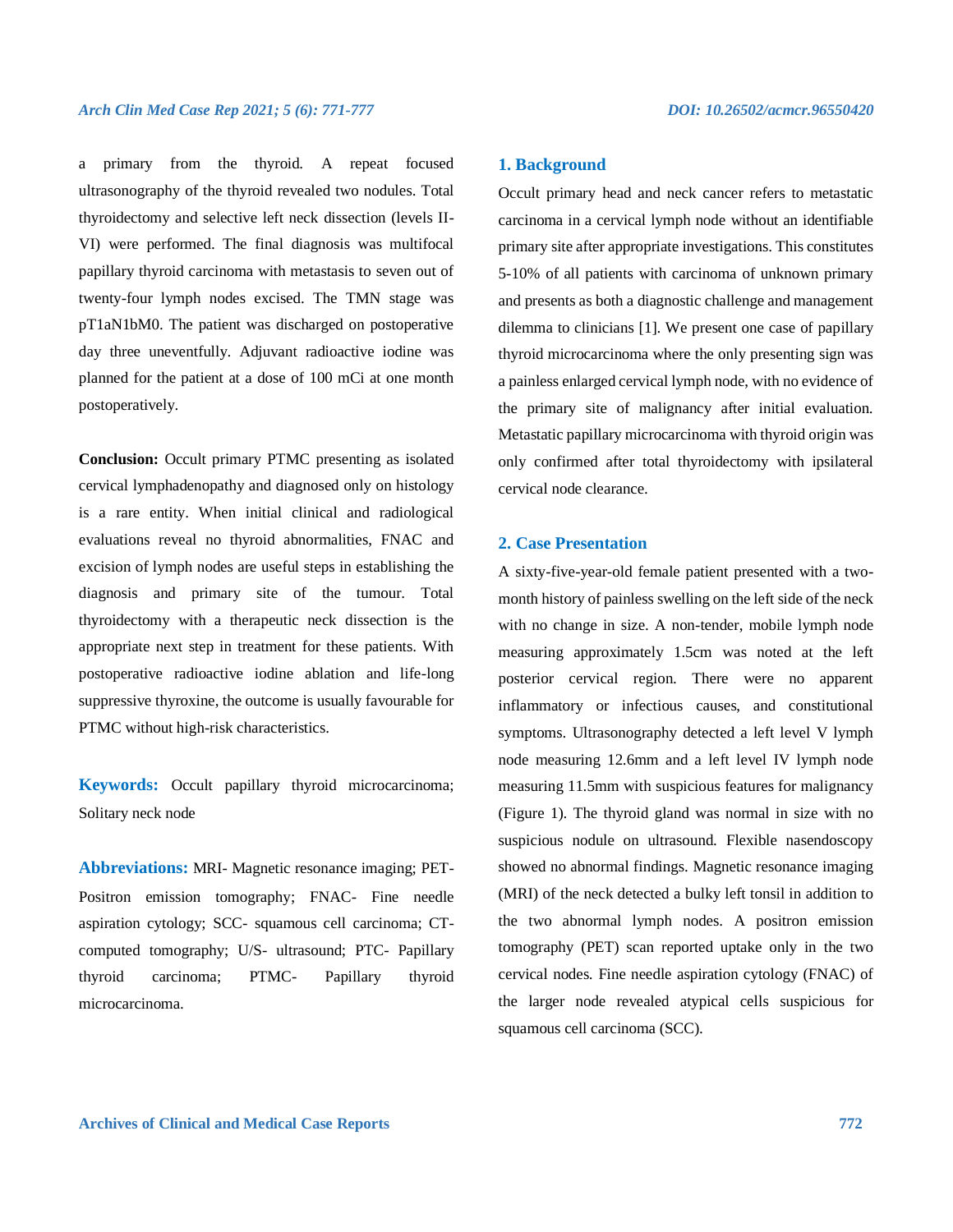### *Arch Clin Med Case Rep 2021; 5 (6): 771-777 DOI: 10.26502/acmcr.96550420*

Excision of the left level V lymph node and bilateral tonsillectomy was performed to obtain tissue samples for histological diagnosis. Macroscopically, a lymph node measuring 1.5cm in maximum dimension with an area of cystic degeneration measuring up to 0.7cm was detected. Histologically, the lymph node showed a cystic nodule with complex papillary branching fronds and a fine vascular core, covered by a single layer of cells with ovoid crowded to overlapping nuclei. There were occasional nuclear pseudo inclusions and nuclear grooves. The tumour measured 10mm in maximum length without extranodal extension and stained with PAX8 and with TT. The lymph node was diagnosed as metastatic papillary carcinoma with a primary from the thyroid. Microscopic examination of the tonsillar specimens revealed reactive lymphoid hyperplasia with no malignancy.

A repeat focused ultrasonography of the thyroid revealed two non-suspicious nodules, one in the right lobe middle pole measuring 5.4mm, and one in the right lobe lower pole measuring 12.0mm. There were no overt nodules in the left lobe and no lymphadenopathy on the right side. Total thyroidectomy and selective left neck dissection (levels II-VI) were performed. Macroscopic examination of the right thyroid lobe shows a whitish ill-defined 3 x 3 mm nodule in the mid pole and a 1cm hemorrhagic nodule in the left lobe. Microscopically, multifocal papillary thyroid carcinoma was detected with one 3 mm foci in the right lobe and another 3 mm foci in the left lobe. In addition, several foci measuring less than 1 mm were also seen scattered in the right lobe. All foci were consistent with a classical variant with no vascular invasion and minimal extrathyroidal extension. A hyperplastic nodule measuring 11mm was also present in the left lobe. Twenty-four lymph nodes were obtained from the left neck dissection. Seven of twenty-four lymph nodes were metastatic, with no extranodal extension seen. The TMN stage was determined to be pT1aN1bM0. The patient was discharged on postoperative day three uneventfully. Adjuvant radioactive iodine was planned at a dose of 100 mCi at one month postoperatively. The patient will be placed on thyroxine suppression therapy subsequently.



**Figure 1:** Left level 5 lymph node suspicious of malignancy.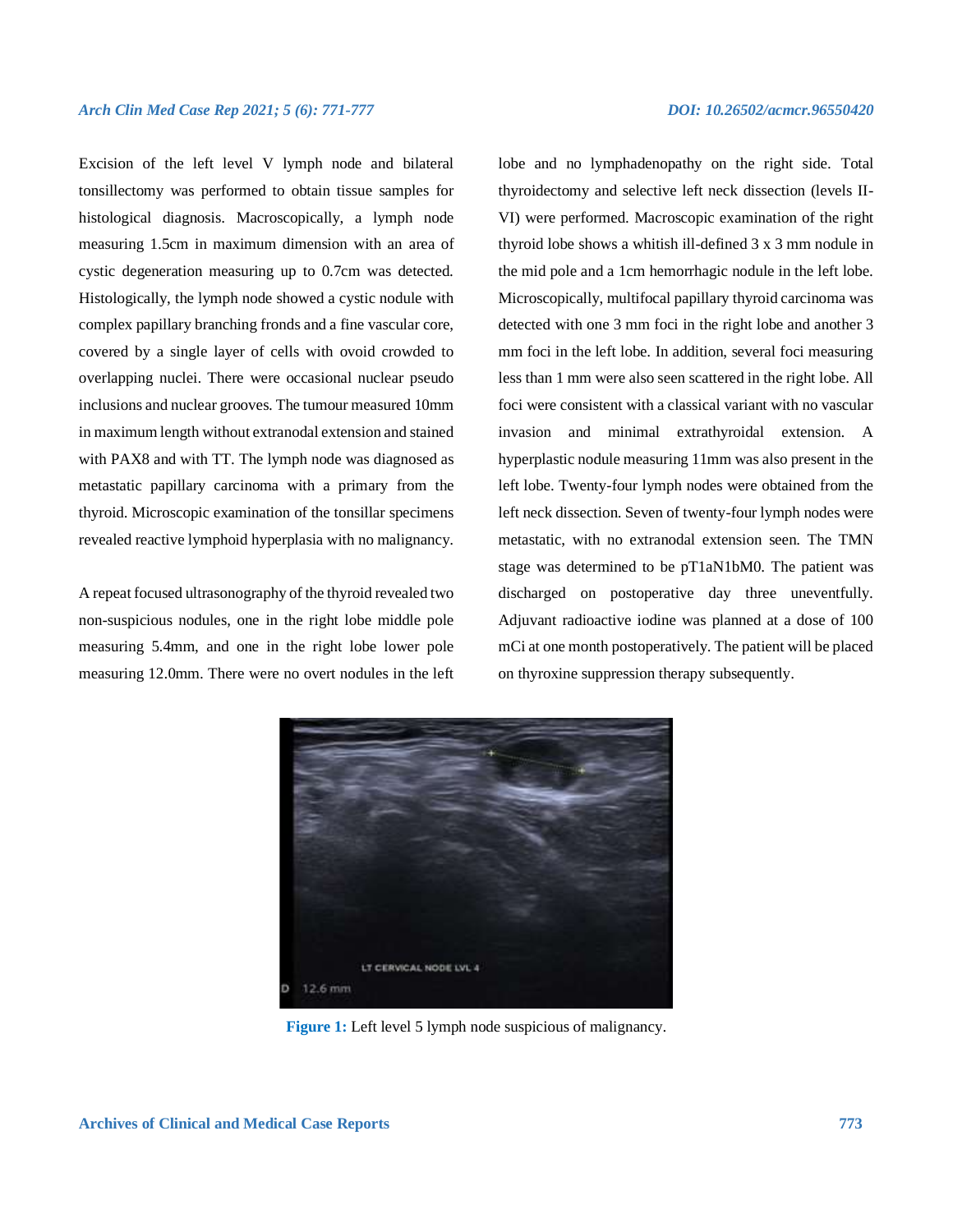### **3. Discussion**

Although the lymphatic drainage of the head and neck region is well studied, localizing occult primaries in this region remains a diagnostic challenge. Failure to identify a primary tumour site complicates subsequent investigation and management and is associated with significant morbidity [1]. Metastases to lymph nodes in the upper and middle neck (levels I, II, III and V) generally originate from head and neck cancers, while the involvement of lymph nodes in the lower neck (level IV) suggests a primary site below the clavicles [2].

Fine needle aspiration biopsy of cervical lymph nodes and subsequent staining helps determine the tumour's histological subtype and hence play a pivotal role in localizing the primary site. Approximately 90% [3] of these occult primaries are squamous cell carcinoma (SCC), with the remainder being adenocarcinoma, melanoma, and other rare histologic variants. SCC most likely originates from head and neck mucosa, thus necessitating a thorough evaluation with panendoscopy and blind biopsies from potential primary sites, including Waldeyer ring. Bilateral tonsillectomy [4] is often advocated as 25% of occult primary tumours can be attributed to the tonsils. Other diagnostic modalities in detecting occult primary with cervical lymph metastases include computed tomography (CT), MRI, PET and PET-CT fusion scan. PET is useful in locating the primary tumour in one-quarter of all patients [5]. Walton et al. showed that a whole-body PET scan can achieve a success rate of 14.6% in detecting primary tumours, while a PET-CT fusion study increases this rate to 44.2%. However, the highest yield in identifying primary tumour sites (59.6%) was achieved using a combination of PET-CT and panendoscopy with directed biopsies.

Focused ultrasound (U/S) examination of the thyroid is another important diagnostic tool in localizing potential primary sites. The incidence of thyroid cancer has been increasing on the background of declining incidence of most head and neck cancers, possibly due to the increased diagnosis of small papillary carcinomas [4, 6-8]. Reasons for thyroid malignancy presenting as occult primary tumours include small tumour size, tumour regression and ectopic thyroid tissue, with papillary thyroid carcinoma (PTC) comprising the majority of thyroid carcinoma arising in ectopic sites such as the thyroglossal duct cyst [9]. The presence of BRAF V600E mutation is associated with a higher incidence (80%) of cervical lymph node metastasis in PTMC [10]. This suggests that staining for BRAF V600E after lymph node biopsy may help locate the thyroid's primary tumour site.

PTC is the most common well-differentiated thyroid carcinoma and is known to metastasize via the lymphatic system to regional lymph nodes [11]. Cancers smaller than 1cm are termed papillary thyroid microcarcinoma (PTMC) [12]. Given the small size, PTMC cannot be felt clinically, is difficult to detect radiologically and generally remains latent [13-16]. Cervical lymphadenopathy was the sole presenting sign in 4.39% and 7.78% [17] of PTCs and PTMCs respectively. In another large series, Wada et al reported a 9.3% of PTMC presenting solely with palpable lymphadenopathy [18]. It is noteworthy that our patient had a similar presentation to the 13 cases described by Garrel et al [17] in that the PTMC was neither clinically nor radiologically apparent but diagnosed only on histology. Such a presentation by PTMC is exceedingly rare.

Clinical management for papillary thyroid microcarcinoma should be personalised based on risk stratification [19]. The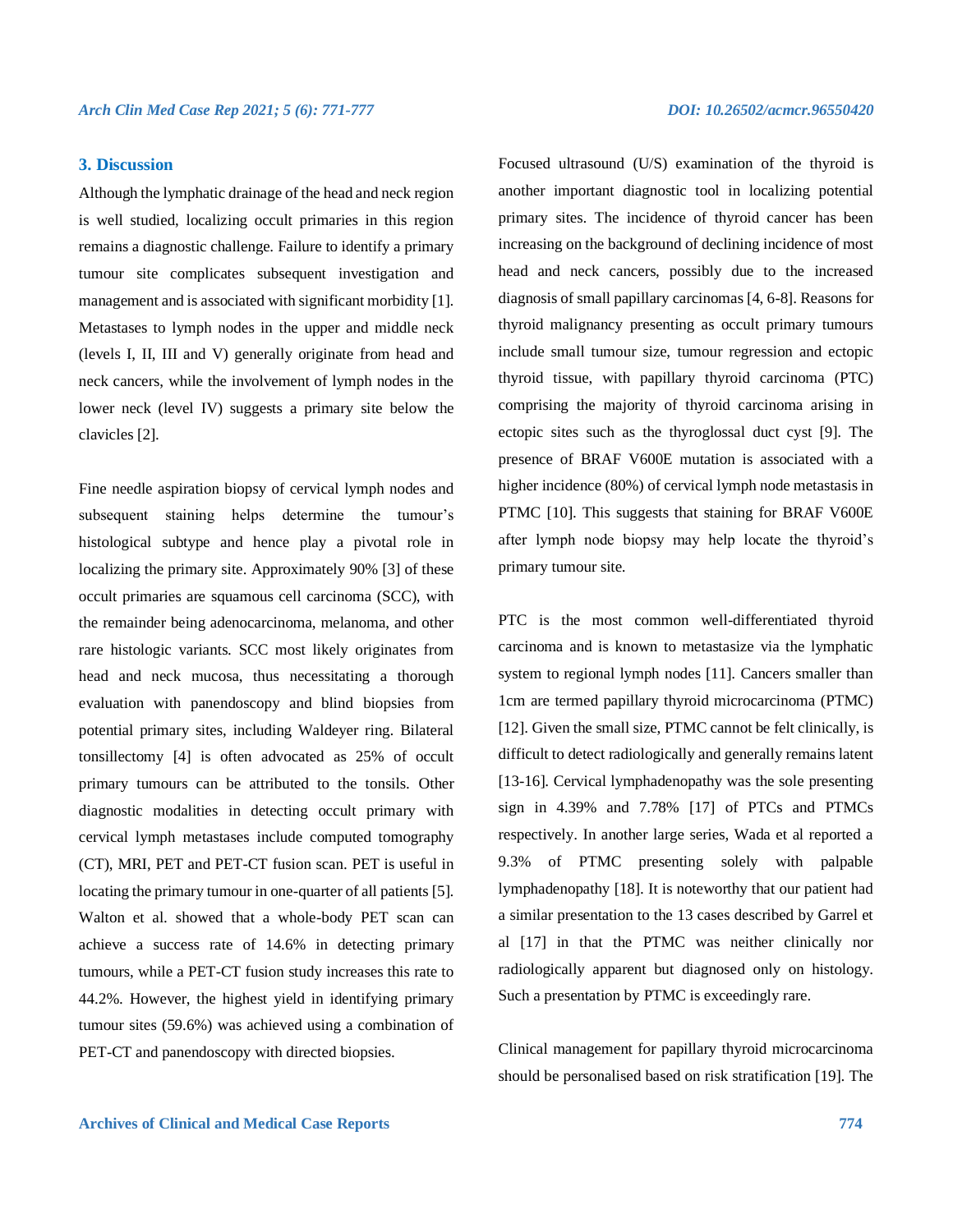### *Arch Clin Med Case Rep 2021; 5 (6): 771-777 DOI: 10.26502/acmcr.96550420*

standard treatment for PTMC with nodal metastasis includes total thyroidectomy, central compartment and lymph node clearance, as well as subsequent radioiodine ablation and TSH suppression thyroid replacement therapy [20, 21]. While most PTMC bear an excellent prognosis with greater than 90% disease-free survival after long term follow- up, those with high-risk characteristics have a higher recurrence rate and poorer prognosis [22]. High-risk characteristics include multifocality, bilateral lesions, extrathyroidal extension, vascular invasion, lymph node metastases, extranodal extension and distant metastases [23]. These high-risk characteristics, if present, influence the extent of surgery required for treatment [24] and warrant more radical treatments. Wada et al analysed the benefits of a prophylactic versus therapeutic neck dissection in their series of PTMC cases. Their findings suggest that cancers from non-palpable lymph nodes remain indolent and rarely become clinically significant [18]. Thus, they did not recommend a prophylactic node dissection as was our treatment for the contralateral neck in our patient.

### **4. Conclusion**

Occult primary PTMC presenting as isolated cervical lymphadenopathy is a rare entity. When initial clinical and radiological evaluations reveal no thyroid abnormalities, FNAC and excision of lymph nodes are useful steps in establishing the diagnosis and primary site of the tumour. Total thyroidectomy with a therapeutic neck dissection is the appropriate next step in treatment for these patients. With postoperative radioactive iodine ablation and life-long suppressive thyroxine, the outcome is usually favourable.

## **Ethics Approval and Consent to Participate** NA

### **Consent for Publication**

Written informed consent was obtained from the patient for publication of this Case report and any accompanying images. A copy of the written consent is available for review by the Editor of this journal.

### **Availability of Data and Materials**

NA

### **Competing Interests**

NA

### **Funding**

NA

### **Authors' Contributions**

JW did literature search and manuscript draft. KT assisted with literature search and critique. TWH and ML interpreted the patient's data and assisted with manuscript critique. All authors read and approved the manuscript before submission.

### **Acknowledgements**

NA

### **References**

- 1. Calabrese L, Jereczek-Fossa BA, Jassem J, et al. Diagnosis and management of neck metastases from an unknown primary. Acta Otorhinolaryngol Ital 25 (2005): 2-12.
- 2. López F, Rodrigo JP, Silver CE, et al. Cervical lymph node metastases from remote primary tumor sites. Head Neck 38 Suppl 1 (2016): E2374-E2385.
- 3. Jereczek-Fossa, Barbara A, et al. Cervical lymph node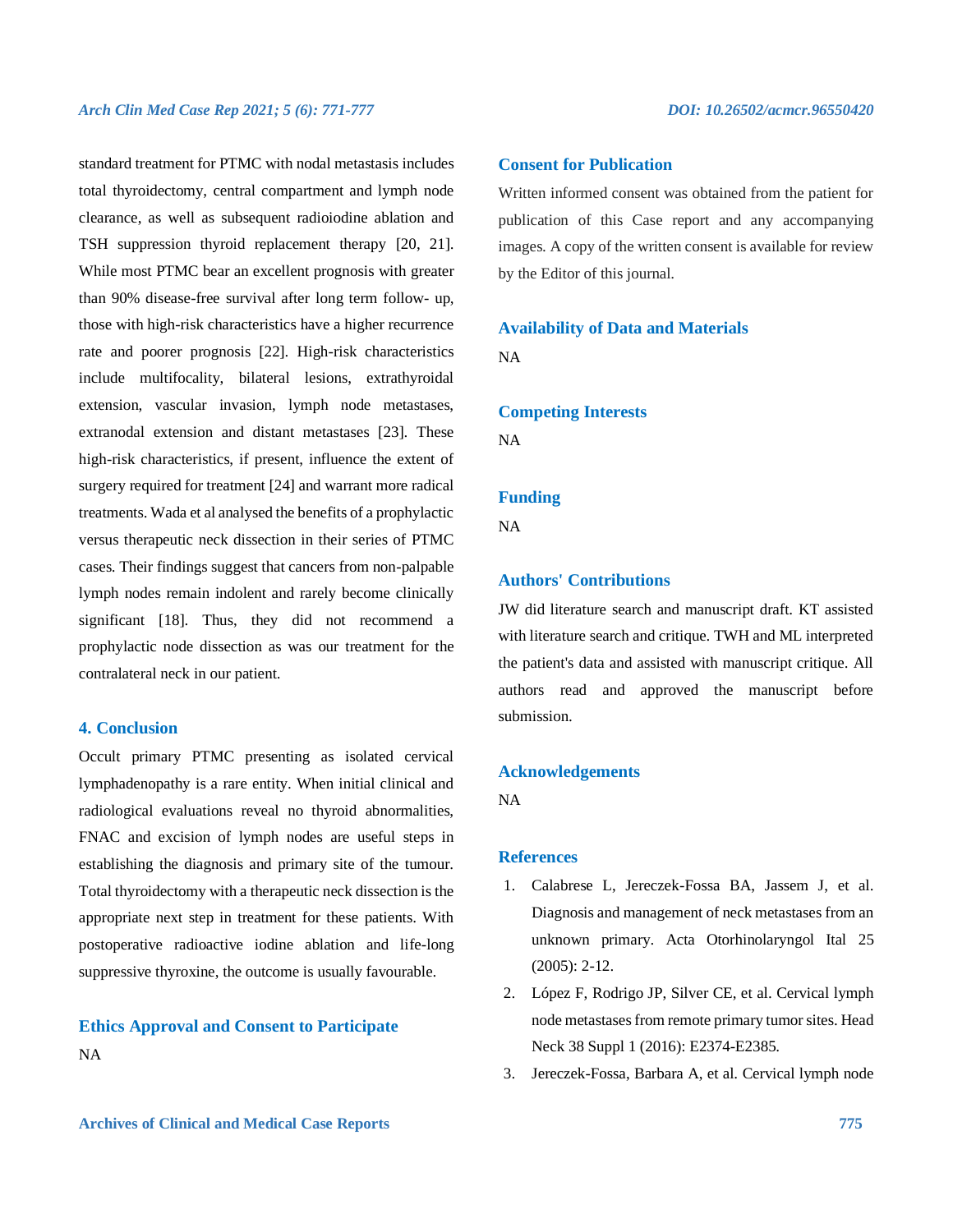metastases of squamous cell carcinoma from an unknown primary. Cancer Treatment Reviews 30 (2004): 153-164.

- 4. Davies L, Welch HG. Increasing incidence of thyroid cancer in the United States, 1973-2002. JAMA 295 (2006): 2164-2167.
- 5. Waltonen JD, Ozer E, Hall NC, et al. Metastatic Carcinoma of the Neck of Unknown Primary Origin: Evolution and Efficacy of the Modern Workup. Arch Otolaryngol Head Neck Surg 135 (2009): 1024-1029.
- 6. Davies L, Welch HG. Epidemiology of head and neck cancer in the United States. Otolaryngol Head Neck Surg 135 (2006): 451-457.
- 7. Hughes DT, Haymart MR, Miller BS, et al. The most commonly occurring papillary thyroid cancer in the United States is now a microcarcinoma in a patient older than 45 years. Thyroid 3 (2011): 231-236.
- 8. Pacini F. Thyroid microcarcinoma. Best Pract Res Clin Endocrinol Metab 26 (2012): 421-429.
- 9. Ibrahim NB, Milewski PJ, Gillett R, et al. Benign thyroid inclusions within cervical lymph nodes: an alarming incidental finding. Aust N Z J Surg 51 (1981): 188-189.
- 10. Virk RK, Van Dyke AL, Finkelstein A, et al. BRAFV600E mutation in papillary thyroid microcarcinoma: a genotype-phenotype correlation. Mod Pathol 26 (2013): 62-70.
- 11. Smith VA, Sessions RB, Lentsch EJ. Cervical lymph node metastasis and papillary thyroid carcinoma: does the compartment involved affect survival? Experience from the SEER database. J Surg Oncol 106 (2012): 357-362.
- 12. Bradley NL, Wiseman SM. Papillary thyroid microcarcinoma: the significance of high risk features. BMC Cancer. 17 (2017): 142.
- 13. Singh A, But R, Lopez R. Metastatic papillary thyroid carcinoma with the absence of tumour focus in the thyroid gland. Am J Case Rep 14 (2013): 73-75.
- 14. Boucek J, Kastner J, Skrivan J, et al. Occult thyroid carcinoma. Acta Otorhinolaryngol Ital 29 (2009): 296- 304.
- 15. Bomeli SR, LeBeau SO, Ferris RL. Evaluation of a thyroid nodule. Otolaryngol Clin North Am 43 (2010): 229-vii.
- 16. Pakdaman MN, Rochon L, Gologan O, et al. Incidence and histopathological behavior of papillary microcarcinomas: study of 429 cases. Otolaryngol Head Neck Surg 139 (2008): 718-722.
- 17. Garrel R, Tripodi C, Cartier C, et al. Cervical lymphadenopathies signaling thyroid microcarcinoma. Case study and review of the literature. Eur Ann Otorhinolaryngol Head Neck Dis 128 (2011): 115-119.
- 18. Wada N, Duh QY, Sugino K, et al. Lymph node metastasis from 259 papillary thyroid microcarcinomas: frequency, pattern of occurrence and recurrence, and optimal strategy for neck dissection. Ann Surg 237 (2003): 399-407.
- 19. Gao R, Jia X, Liang Y, et al. Papillary Thyroid Micro Carcinoma: The Incidence of High-Risk Features and Its Prognostic Implications. Front Endocrinol (Lausanne) 10 (2019): 74.
- 20. Murthy SP, Balasubramanian D, Subramaniam N, et al. Prevalence of adverse pathological features in 1 to 4 cm low-risk differentiated thyroid carcinoma. Head Neck 40 (2018): 1214-1218.
- 21. Kluijfhout WP, Pasternak JD, Lim J, et al. Frequency of high-risk characteristics requiring total thyroidectomy for 1–4 cm well-differentiated thyroid cancer. Thyroid 26 (2016): 820-824.
- 22. Liu FH, Kuo SF, Hsueh C, et al. Postoperative